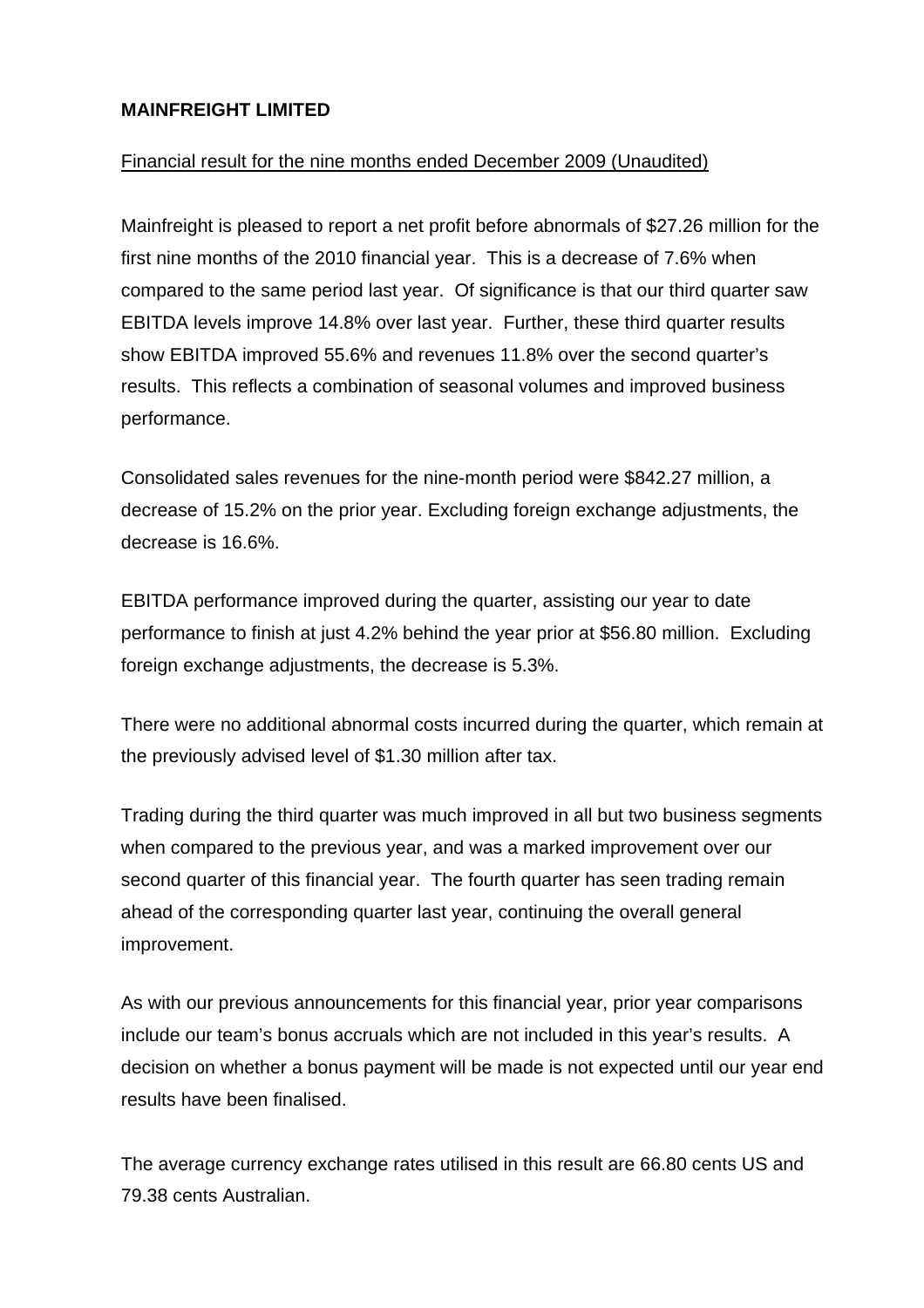# **Divisional Performance** (all figures in New Zealand dollars)

### New Zealand Domestic

Improved freight volumes during the December month assisted our Domestic year to date EBITDA to \$28.63 million, in line with the results of the previous year. When comparing third quarter performance with the year prior, EBITDA improved 21.1%; while a comparison of this year's third quarter to the second quarter shows an improvement in EBITDA of 65.5%.

Revenue levels year to date declined 12.6% to \$201.93 million. Third quarter revenues improved 11.1% over the second quarter's results.

This pleasing performance is a result of improved market share and margin management in both Logistics and Domestic freight, a trend which is continuing into the fourth quarter.

### New Zealand International

Improved air freight volumes and a market share increase have assisted our International division to an improved EBITDA performance of 22.2% to \$3.45 million. Third quarter performance saw an improvement of 16.7% over the second quarter and 20.3% over last year.

Revenue levels for the nine months were essentially unchanged at \$78.20 million, as air and sea freight volumes and rate structures continued to fluctuate. Trading into the fourth quarter continues ahead of last year's levels.

# Australia

Trading in all our Australian operations has been satisfactory and ahead of last year.

# Australian Domestic

Improved profitability and performance in our Logistics operations, and ongoing improvement in our Domestic freight operations has seen EBITDA improve 60.0% to \$11.79 million from the prior year's result of \$7.37 million.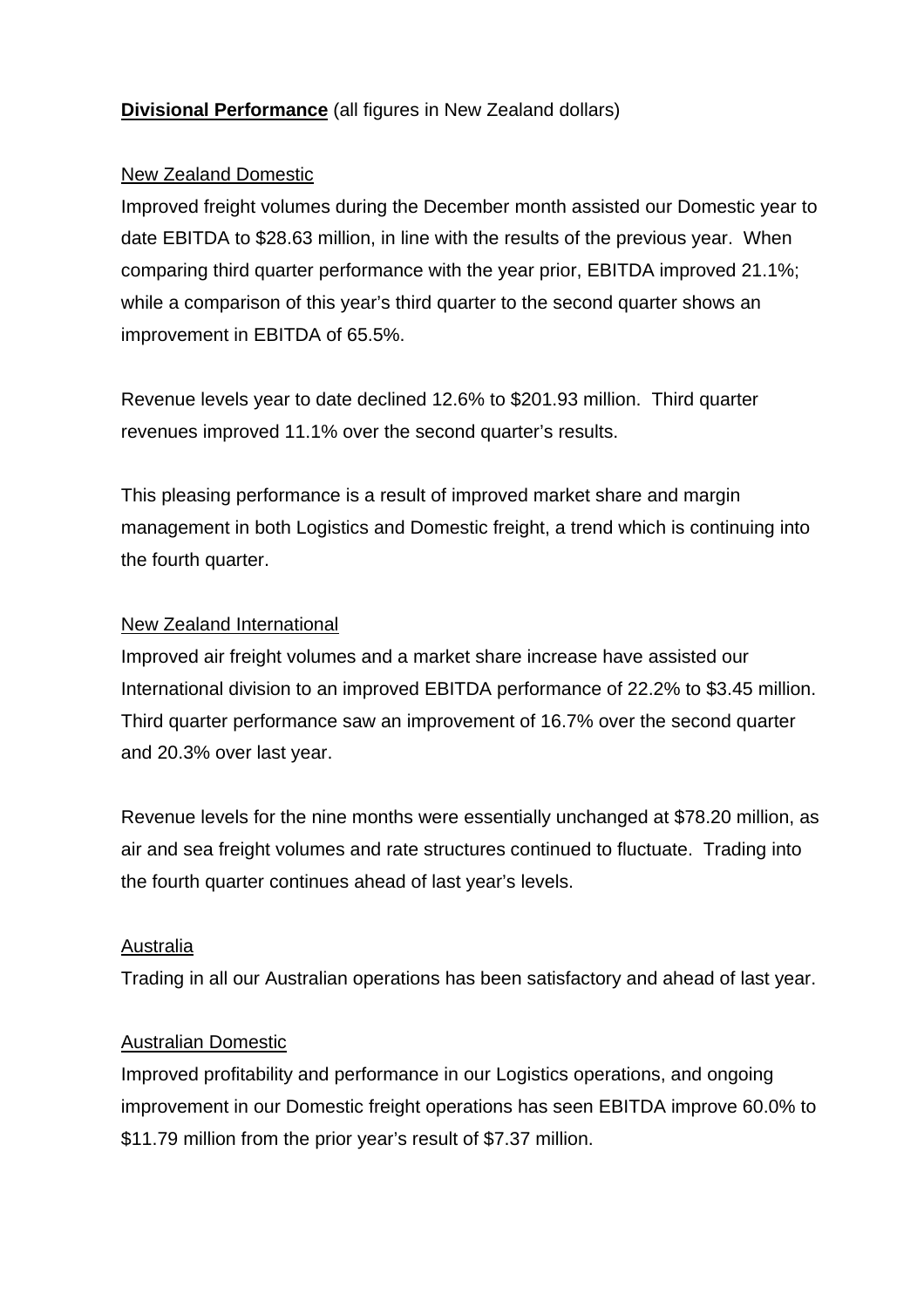Revenue levels declined 1.6% to \$144.26 million. Third quarter performance saw EBITDA improve 42.8% over the second quarter result and 85.1% over last year.

Trading into the fourth quarter continues to improve over the prior year, although warehousing and freight volumes have declined post-Christmas as expected.

#### Australia International

Trading through November and December improved as import volumes increased pre-Christmas. This assisted our year to date EBITDA result which increased 19.9% to \$5.93 million, up from \$4.94 million.

Revenues continued to suffer as international air and sea freight rates remained volatile. The decline in sales revenue was 7.7% to \$149.85 million.

Third quarter EBITDA performance saw an improvement of 137.9% over the second quarter results and 43.4% over last year.

While volumes have declined since Christmas, EBITDA results are improving on the previous year as we proceed through the fourth quarter with margin and cost control initiatives taking effect.

### United States of America

Trading has remained difficult in both the domestic and international sectors. Revenue levels have continued to decline, falling 29.6% across the US Group operations, while year to date EBITDA declined 59.5% to \$5.47 million.

Third quarter performance improved over our second quarter with EBITDA increasing 27.9% and revenues up 4.5%. While this in part is caused by seasonal tonnage increases, it also reflects the benefits of cost reductions implemented to improve performance, particularly in Mainfreight USA.

Mainfreight USA's operations saw revenues decline year on year by 31.2% to \$140.43 million, and EBITDA by 165.2% to a deficit of \$3.11 million.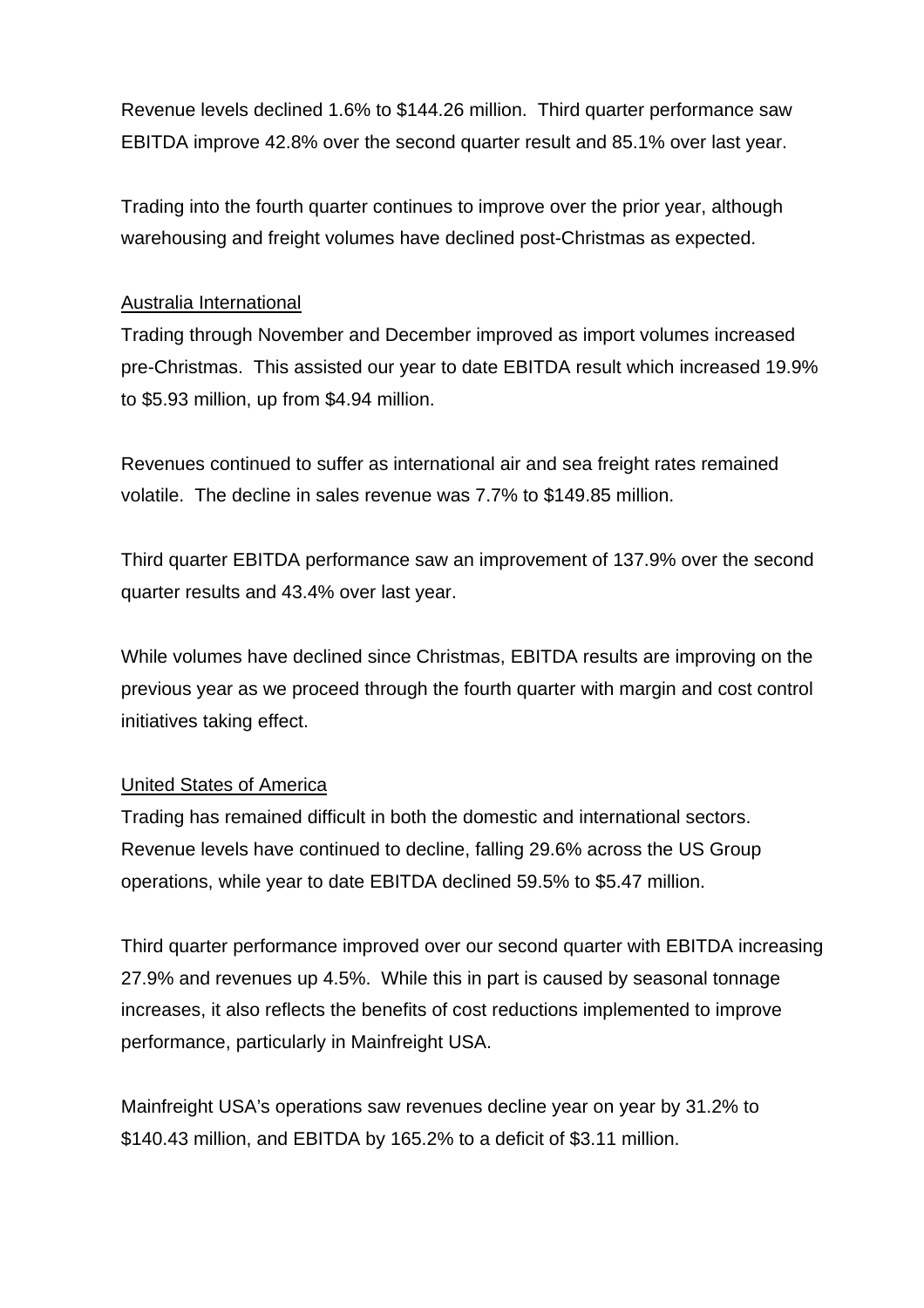CaroTrans' performance was affected by reduced export trades compared to the year prior, particularly with a decline in FCL (full container load) freight. Margins however continue to improve as LCL (less than container load) volumes increase.

Revenue levels year on year declined 27.2% to \$107.72 million and EBITDA reduced just 1.8% to \$8.58 million.

We remain disappointed with these results, particularly in Mainfreight USA. The performance initiatives embarked upon throughout 2009 remain in place and we have confidence that these will deliver improvement in the medium term.

Fourth quarter trading in CaroTrans has seen a marked increase in bookings and Mainfreight's sales activities and initiatives have also seen improvement with a number of account gains being confirmed.

### Asia

Revenue levels for our Asian operations remained consistent with those of the prior year at \$19.89 million, a small increase of 0.7% from \$19.75 million.

EBITDA performance continued to be affected by increased cost structures as our business positions itself for further growth, declining 23.6% to \$1.54 million.

Trading is similar for the fourth quarter with Chinese New Year likely to reduce freight volumes during February.

### Group Operating Cash Flows

Operating cash flows were \$40.43 million, up \$1.63 million compared to \$38.80 million for the year prior. Improving cash collection across all divisions assisted.

Net capital expenditure for the nine months was \$14.08 million, of which \$7.50 million was property related.

Net debt of \$95.13 million is slightly reduced from the \$100.77 million reported at the half year.